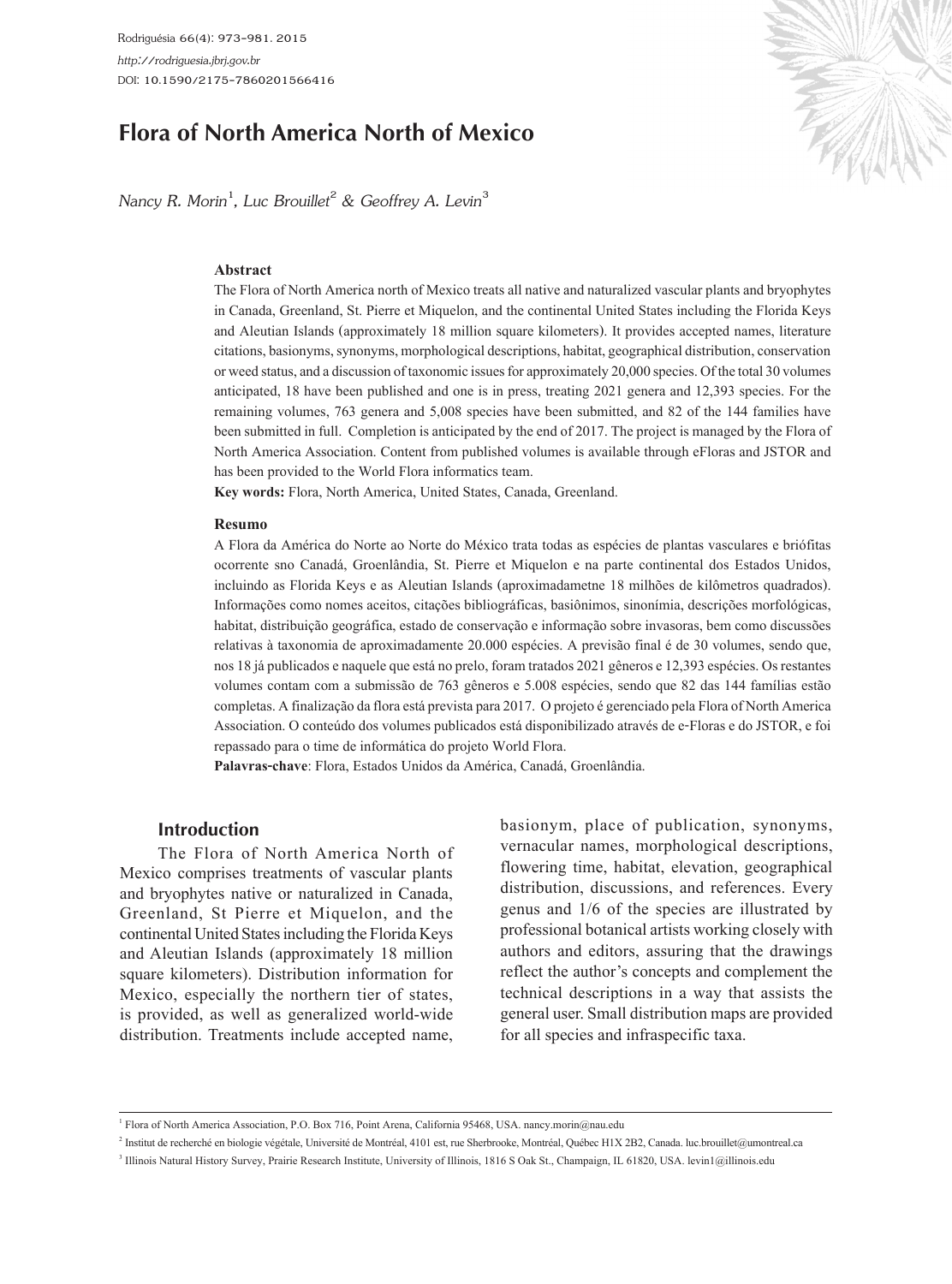A total of 30 volumes will be published including an introductory volume and a final volume containing a cummulative index and bibliography. As of June, 2015, eighteen volumes had been published and one was in press (Tab. 1).

Content of all published volumes is made available electronically through eFloras and JSTOR Plant Science. Preparation of all remaining volumes is projected to be completed by the end of 2017.

| Volume                | Date published | <b>Contents</b>                    | Genera | <b>Species</b> |
|-----------------------|----------------|------------------------------------|--------|----------------|
| Volume 1              | 1993           | Introductory chapters              |        |                |
| Volume 2              | 1993           | Ferns and fern allies; Gymnosperms | 97     | 553            |
| Volume 3              | 1997           | Magnoliaceae to Casuarinaceae      | 128    | 741            |
| Volume 4              | 2003           | Phytolaccaceae to Molluginaceae    | 117    | 652            |
| Volume 5              | 2005           | Caryophyllaceae to Plumbaginaceae  | 75     | 739            |
| Volume 6              | in press       | Cucurbitaceae to Droseraceae       | 104    | 545            |
| Volume 7              | 2010           | Salicaceae to Brassicaceae         | 125    | 923            |
| Volume 8              | 2009           | Paeoniaceae to Ericaceae           | 125    | 682            |
| Volume 9              | 2014           | Picramniaceae to Rosaceae          | 74     | 691            |
| Volumes 19,<br>20, 21 | 2006           | Asteraceae                         | 418    | 2413           |
| Volume 22             | 2000           | Butomaceae to Marantaceae          | 89     | 423            |
| Volume 23             | 2002           | Cyperaceae                         | 27     | 843            |
| Volume 24             | 2007           | Poaceae part I                     | 113    | 695            |
| Volume 25             | 2003           | Poaceae part II                    | 123    | 728            |
| Volume 26             | 2002           | Pontederiaceae to Orchidaceae      | 177    | 908            |
| Volume 27             | 2007           | Bryophytes: Mosses part I          | 127    | 704            |
| Volume 28             | 2014           | Bryophytes: Mosses part II         | 206    | 698            |
|                       |                | Totals                             | 2021   | 12393          |

**Table 1** – Statistics from published volumes of Flora of North America north of Mexico.

Brief history of Flora of North America north of Mexico project

The scientific community has recognized the need for a continental scale flora of North America since the early 1800s. The first accounts of plants from the area were published in Europe by European botanists (e.g., in Robert Morison's *Historiae* [1680-1699], Leonard Plukenet's *Phytographia* [1691-1705], and John Ray's *Historia Plantarum* [1686-1704]). Fredrick Pursh's *Flora Americae Septentrionalis* (1814) was the first flora of continental scope. Treatises on North American plants were written by resident botanists in the early 1800s, and the first attempt at production of a comprehensive flora of the continent was undertaken by John Torrey and Asa Gray the 1830s (see Reveal & Pringle 1993). Subsequently, botanists focused on producing regional floras, until 1905 when N.L. Britton began publishing the monographic series *North American Flora* at the New York Botanical Garden, with multiple authors. The first effort at a multiinstitutional, collaborative project started in 1966, stimulated by the completion of the Flora SSSR in 1963 (Komarov *et al.* 1963) and publication of the first volume of Flora Europaea in 1964 (Tutin *et al.* 1964). The project was to be headquartered at the Smithsonian Institution and funded ultimately through a congressional appropriation. A great deal of organizational work was done and information resources were developed but the project was suspended in 1972 because the funding plan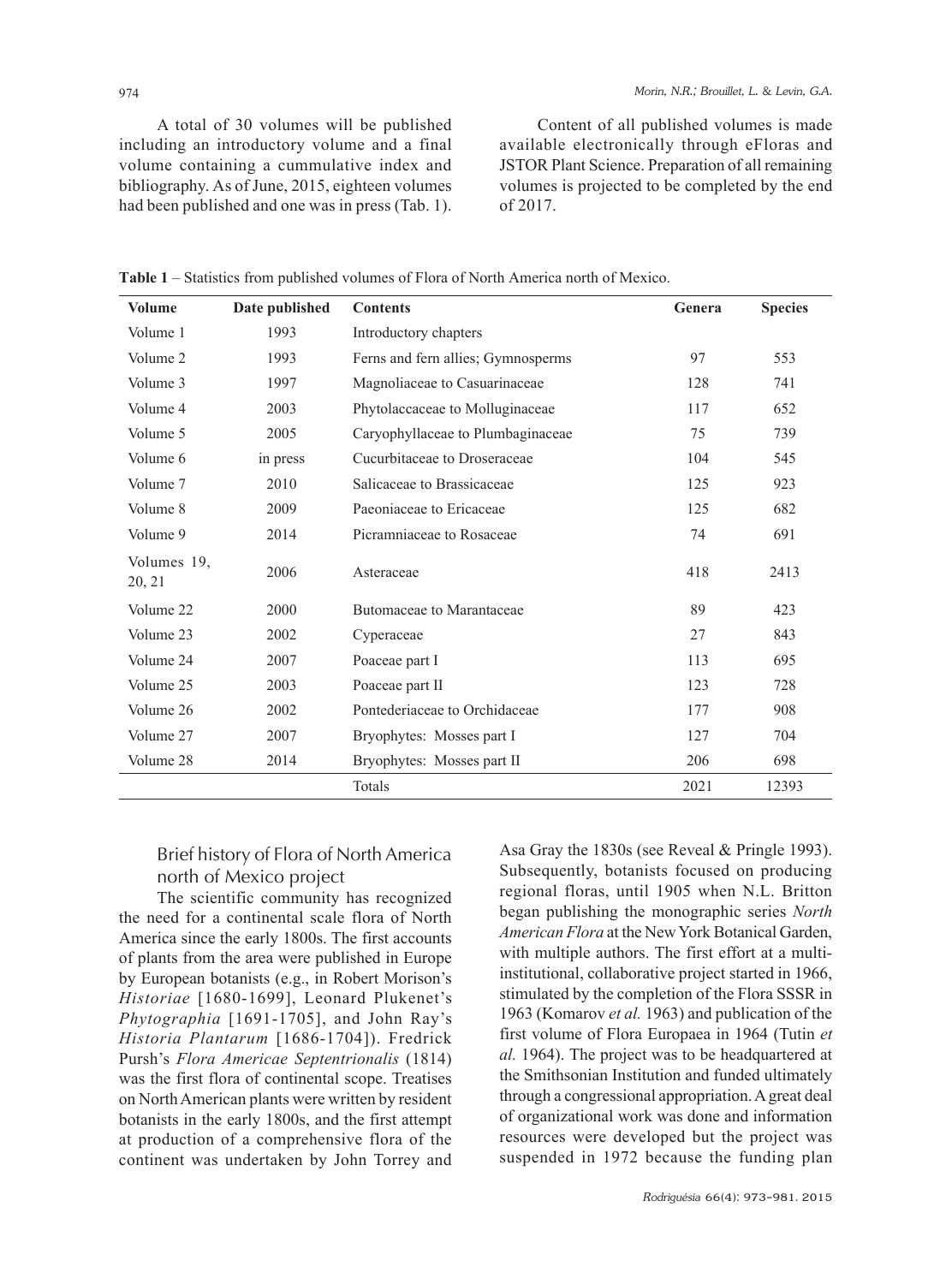was not successful. Various other attempts were made to get the project restarted, and in 1982 a group of botanists met in St. Louis and decided to try again. A plan was developed, an editorial committee formed, and in 1987 the first funding was awarded by the Pew Charitable Trusts and the National Science Foundation. Until 1996, the Missouri Botanical Garden was the organizational center through which the project was funded, after which the Flora of North America Association was incorporated and funding, along with the work force, was distributed among Editorial Centers at various institutions.

# Underlying philosophy of Flora of North America north of Mexico

The mission of the Flora of North America Association (FNAA) is to make the best scientific knowledge of the plants of North America north of Mexico publicly available in consistent and easy to use forms.

To this end, FNAA coordinates the work of 900+ botanists to provide authoritative information on the names, circumscriptions, characteristics, and geographical and ecological distributions of the 20,000 species of plants native or naturalized in North America north of Mexico.

The Flora of North America north of Mexico (FNANM) editorial committee developed policies and procedures for its completion based on recommendations made by a wide range of interested parties at a symposium titled "Floristics for the 21st Century" (Morin *et al.* 1989). A guide for contributors was developed setting out style and format expectations, including that descriptions within a rank should be parallel to the extent possible and the descriptions should match the relevant entries in the identification key. The symposium participants recommended parallel descriptions so that FNANM would be more than a device to identify unknown plants; it should characterize the flora in a way useful to a wide range of audiences. Experts in each taxonomic group, when available, would be asked to write treatments of their groups in order to assure that the most authoritative, up-to-date information and taxonomic concepts were employed. Scientific reliability was deemed essential if the information was to inform management and conservation decisions. Regional reviewers (now numbering about 100) would review treatments to assure that each taxon was treated appropriately throughout

its range. The editorial committee concluded that decisions should be made by the people doing the work and that authors and editors would mostly work on a volunteer basis.

#### Content

A "flora" may be a checklist, an identification key to included taxa, a list of accepted species with distributions, a list of accepted names with brief descriptions, literature citations, synonyms, some with maps, some with illustrations, or various combinations of these components.

Initially, the expectation was that the accounts in FNANM would be similar to those in Flora Europaea, with keys, short descriptions, minimum discussion, and no maps or illustrations, and that the entire series would comprise 14 volumes. After consideration, small distribution maps were added to help give users a quick visual impression of the geographical range of a taxon. The geographical area, continental North America north of Mexico, the Florida Keys, Aleutian Islands, St. Pierre et Miquellon, and Greenland, was selected because it forms a reasonable phytogeographical region. Mexico was not included because there were other efforts to treat that flora (regional floras, Flora Mesoamericana, Davidse *et al.* 1994), but distribution statements in FNANM include at least the northern tier of Mexican states when possible. Illustrations, initially for every genus and one-third of the species, were added to make the treatments more useful to non-botanists, and to show complex features difficult to portray with just words. The length of descriptions was expected to be 700 characters or less, but, for larger families and genera, the descriptions must be longer in order to make descriptions parallel and to assure that they contain features used in the key. Many of the treatments represent a botanist's lifetime of work, work that might otherwise never be published elsewhere. The editorial team has attempted to balance realistic constraints of time and resources (including a goal of completing the project within their lifetime, and physical limitations of number of pages that can be bound in one volume) with a wish to convey in the best possible way this wealth of knowledge.

#### Taxonomic Arrangement

When decisions were first being made about the content of Flora of North America volumes, the most comprehensive published modern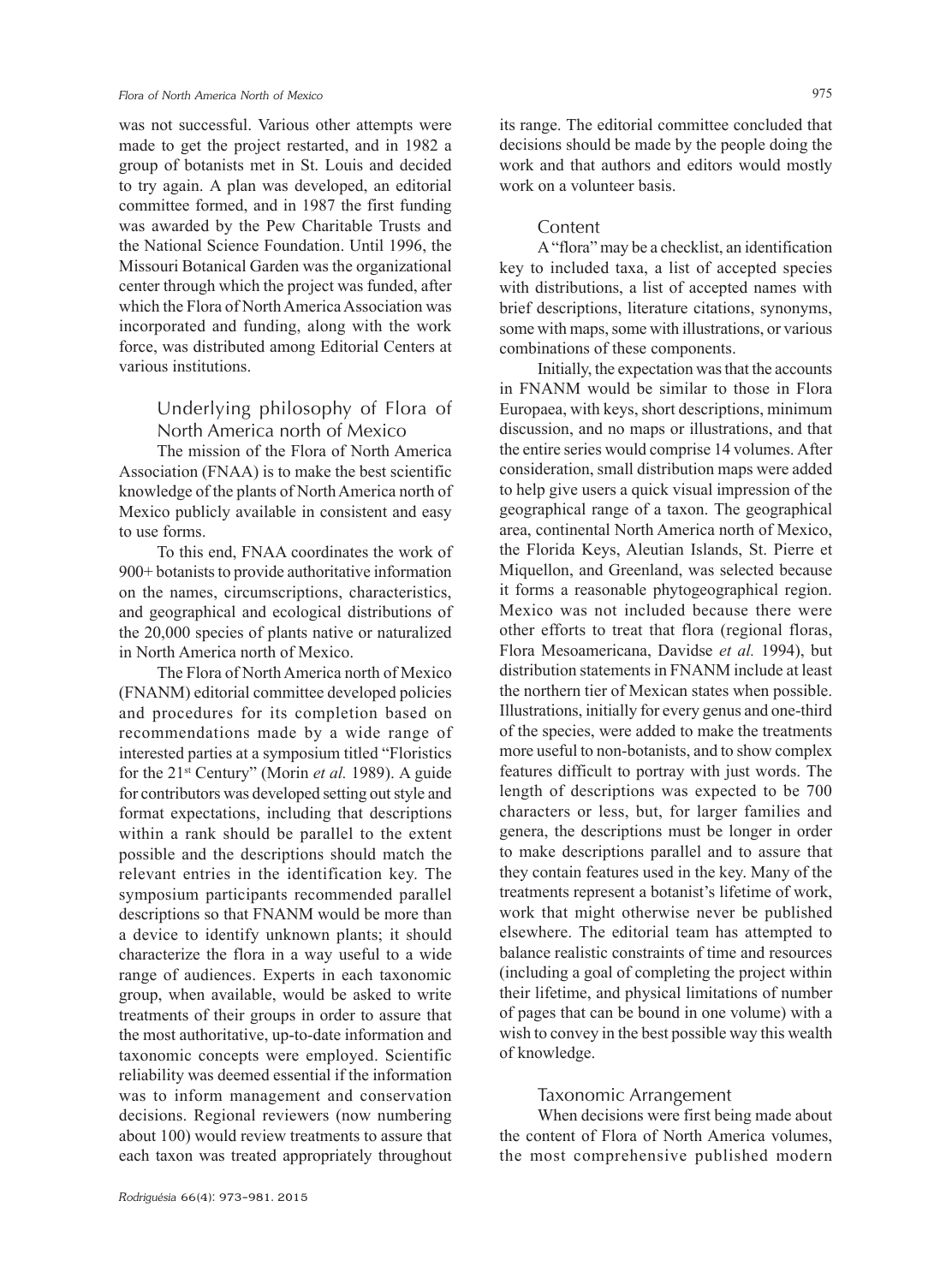classification system for plants was by Arthur Cronquist (1981), and that work was adopted to set the circumscriptions of families and the order in which they would appear in the volumes. Beginning in 2007, Flora of North America adopted the system outlined by the Angiosperm Phylogeny Group (2003) for remaining volumes, to the extent practicable.

Authors are encouraged to order genera and species according to their best understanding of relationships. If this is not possible, the taxa may be arranged alphabetically.

Community and financial support

In-kind support in the form of facilities and staff time has been essential for the success of the project. Editorial centers are or have been located at the The Arboretum at Flagstaff, Arizona (Volume 4), Botanical Research Institute of Texas, Fort Worth (Asteraceae, Volumes 19, 20, and 21), California Academy of Sciences, San Francisco (Volume 18 - now moving), Hunt Institute for Botanical Documentation, Pittsburgh (bibliography and Volumes 5, 6, and 14, 26, 30), Harvard University Herbaria (nomenclature), Illinois Natural History Survey, Champaign together with Canadian Museum of Nature (Volume 12), University of Kansas together with University of Michigan (Volumes 5, 8, 17), Missouri Botanical Garden (Volumes 1, 2, 3, 7, 10/11, 23, and the bryophyte volumes, 27, 28, 29), University of Montreal (Volumes 9, 13), University of Washington (Volume 15), and Utah State University (Poaceae, Volumes 24 and 25). Most editors, authors, and reviewers donate their time and expertise. Botanical artists and technical editors work on a contract basis and are coordinated by the Managing Editor and Scientific Director located at Missouri Botanical Garden. When funding has been available, a botanist has been employed on contract to write treatments for which no specialist is available. Botanical artists and technical editors, the Managing Editor, and half of the Scientific Director's time is paid by grants, contributions, art sponsorships, and earned income (royalties, etc.). Also funded are basic organizational costs such as insurance, financial audits, meetings, etc.

The botanical community has supported work on FNANM by developing cooperative groups to agree on taxonomic approaches and engaging the efforts of specialists. For example, Volumes 24 and 25, which treat Poaceae, were prepared in collaboration with a large group of grass specialists working through Utah State University and funded in part by the U.S. Department of Agriculture. Volumes 19, 20, and 21, treating Asteraceae, were prepared under the guidance of a team of noted synantherologists coordinated at the Botanical Research Institute of Texas and funded by a grant from the U. S. National Science Foundation. Volumes 27, 28, and 29, Bryophytes, are being completed by a team of bryologists.

The initial funding for the current Flora of North America project from the Pew Charitable Trusts was matched by a grant from the U. S. National Science Foundation, which made additional grants through 1999. A wide range of foundations made grants to the project from 1987 through 1999. The Chanticleer Foundation provided core funding 2000-2008. The Andrew W. Mellon Foundation and an anonymous foundation also provided core funding in 2008 through 2012. Funding since 2012 has been received from the Philecology Foundation, the Franklinia Foundation, the David and Lucile Packard Foundation and other organizations and individuals.

#### Information Technology

The original Flora North America project was far ahead of its time in its vision of management and analysis of botanical data using computers. The 1967 proposal to NSF outlined goals of developing an information retrieval system and the ability to automatically update information continuously and retrieve it in newly combined forms. At the time, research indices like *Index Kewensis* were compiled by hand. The FNA organizers hoped they could provide the initial stimulus and technical foundation for development of comprehensive information retrieval systems.

The current Flora of North America organizers decided to focus their efforts on acquiring the botanical treatments rather than developing information management tools. Nonetheless, the potential for using computers to assist with preparation of the flora was kept in mind. (Before the World Wide Web became publicly available in 1990, all manuscripts were duplicated and distributed using the U. S. Postal Service.) TROPICOS, a system developed by Missouri Botanical Garden botanists Robert Magill and Marshall Crosby in the early 1980s to manage plant nomenclature and bibliography, was adopted as the system in which FNA nomenclature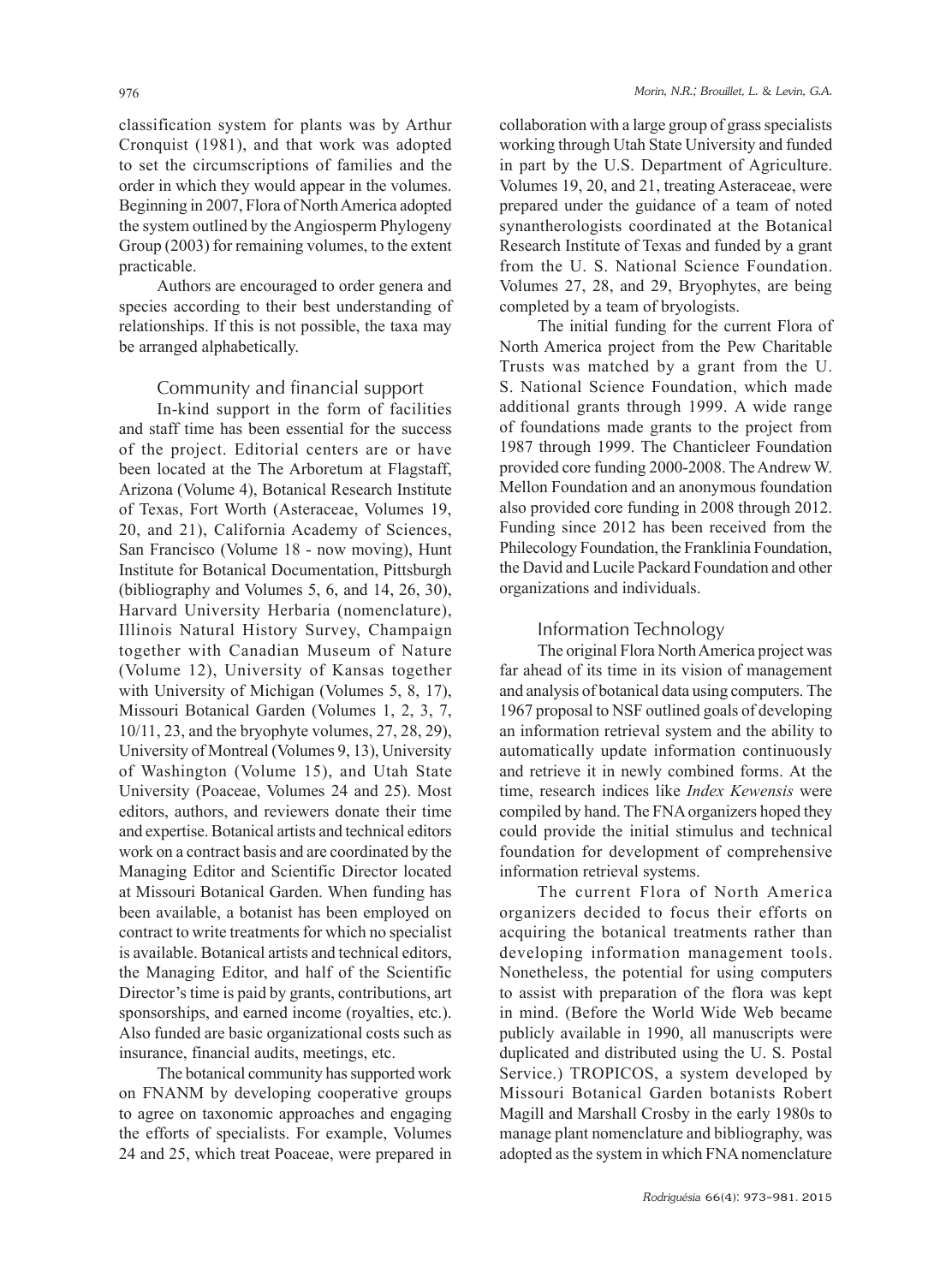would be maintained. A bibliographic database for FNA was developed by Robert Kiger at the Hunt Institute for Botanical Documentation. Grants from the U. S. National Science Foundation supported development of innovative tools for collaborative work processes, envisioning the potential for multiple participants to work on the same manuscript and to monitor tasks and accomplishments. An initial goal of creating a massive relational database of characteristics has evolved into the use of semantic markup tools developed by James Macklin and Hong Cui (Cui 2010; Morris *et al.* 2013). Treatments parsed into their basic components are available through eFloras (<http://www.efloras.org>) and JSTOR (<http://www.plants.jstor.org>). Resource materials for authors and reviewers, links to published volumes, status of volumes in preparation, and other information about the FNANM project, are available on the FNA website: www.floranorthamerica.org. In the past year the FNA website received about 1,371,540 successful requests for 377,356 pages - on average 26,000 successful requests per week.

#### Progress to date

Flora of North America now has published 18 of the total 30 volumes and has one volume in press (Volumes 1-9, 19-28; 11,200 pages), containing 253 families, 2,125 genera, and 12,949 species (Flora of North America Editorial Committee, 1993+). These volumes also contain original illustrations of 7,200 species, subspecies, or varieties and maps of every species and infraspecific taxon. Volume 1, published in 1993, includes introductory chapters on the history of floristics and plant collecting in North America; climate and physiography; soils; history of the vegetation and paleoclimates, vegetation, and floras; vegetation, and phytogeography.

# Completing Flora of North America north of Mexico by 2020

The taxonomic volumes remaining to be completed: Volumes 10-18 and 29, contain 144 families, 1103 genera, and 7365 species. Of these, 763 genera and 5008 species have been submitted, and 82 of the 144 families have been submitted in full. Volume 12, Vitaceae to Garryaceae, 29 families, 122 genera, and 760 species, is in final stages of editing and will be in press this fall. Volume 17, Polypremaceae to Orobanchaceae, containing 9 families, 94 genera, and 942 species, will be in press by the end of 2015 or early 2016. For Volumes 10 and 11, being prepared together and containing largely Fabaceae and Onagraceae, all but those two families have been submitted in full and 91% of the genera and species are in hand and in process of review, revision, and editing. For the remaining five volumes containing treatments of vascular plants, more than half of the families and genera have been submitted and are being edited. All other treatments have authors assigned and are in preparation. The final Bryophyte volume, containing liverworts and hornworts, is also making good progress. Status of individual treatments in volumes to be published can be found at www. floranorthamerica.org.

# Methodology

Each volume is assigned to an editorial center under the leadership of a lead editor (or co-lead editors). Each family is assigned to a taxon editor who works directly with authors, reviewers, and technical editors. Authors are selected based on their interest and expertise and with approval of the FNAA Board. Technical editors work on a contract basis; each one is assigned to a volume. Regional review is managed by regional coordinators, who send draft treatments to reviewers knowledgeable in their local flora and compile responses, which are returned to taxon editors. Authors provide material to botanical artists so they can prepare illustrations. Every genus and about one in six species are illustrated by these contract artists. Authors are asked to use terminology set out in (Kiger & Porter 2001). Names accepted in major regional floras are supplied to authors and are to be accounted for in the treatments. Robert Kiger, Hunt Institute for Documentation, edits all bibliographic references and compiles the cumulative bibliography. Kanchi Gandhi, Harvard University Herbaria, reviews nomenclature and citations. Some aspects of final production, such as indexing and page composition, are carried out by contract workers under the supervision of Heidi Schmidt, managing editor, and James Zarucchi, editorial director, who also oversee all manuscript flow.

Challenges for completion include editorial capacity and time available to volunteer authors and reviewers.Botanists with broad floristic knowledge are becoming scarce, and there are plant groups for which no specialist is available. Fortunately, FNANM has been able to enlist the help of botanists who have recently completed their graduate degrees or are currently graduate students.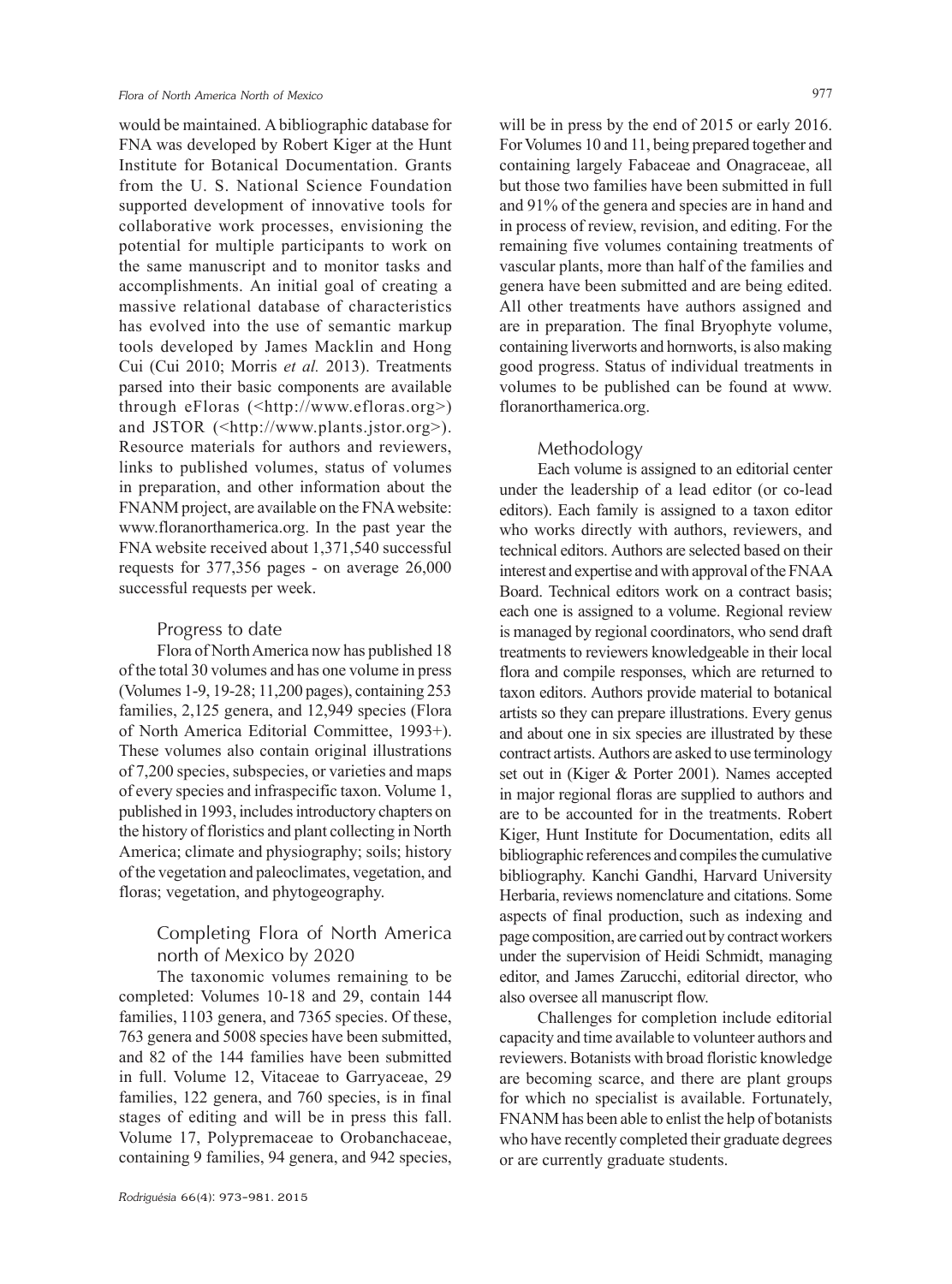Resources for completing the Flora of North America north of Mexico

# **1. Regional Floras**

The Flora of North America project draws on a wealth of resources. A working checklist has been available from several sources, including the United States Department of Agriculture PLANTS database and The Natural Heritage Program through its Natureserve database. Canada has a working checklist through VASCAN, part of Canadensys.

North America north of Mexico is a very large geographic area, politically and biogeographically diverse, so it is understandable that floristic work has focused on states, provinces, or regions. Regional floras recently completed for the United States include The Jepson Manual, covering all of California (Baldwin *et al.* 2012); the Intermountain Flora, covering all of the Great Basin (Cronquist *et al.* 1972); Flora of the Southern and MidAtlantic States (Weakley 2012); and Flora Novae Angliae (Haines 2011). Less recent but still important are Flora of the Great Plains (Great Plains Flora Association 1986); Manual of the Vascular Plants of Texas (Correll & Johnston 1970); and Manual of vascular plants of northeastern United States and adjacent Canada, second edition (Gleason & Cronquist 1991).

For Canada, a basic reference is the Flora of Canada (Scoggan 1978-1979); Budd's Flora of the Canadian Provinces (Budd *et al.* 1987); The vascular plants of British Columbia (Douglas *et al.* 1989-1994); Vascular plants of the continental Northwest Territories (Porsild & Cody 1980); Flore Laurentienne (Marie-Victorin, revised by Brouillet *et al.* 1995); Atlas of the vascular plants of the island of Newfoundland and of Saint Pierre et Miquelon (Rouleau and Lamoureux 1992); and The flora of New Brunswick (Hinds 2000). In preparation is a Flora of the vascular plants of the Canadian Arctic Archipelago, updating the Illustrated Flora of the Canadian Arcitc Archipelago (Porsild 1964).

### **2. Online specimen, occurrence, and nomenclatural databases**

Some regional or state specimen databases also functionally serve as checklists. They are a rich resource for authors and reviewers. As Flora of North America volumes are published, the databases are updated to reflect new classifications. Examples of such databases are: Country-wide Databases

**2.1 Canadensys** (<http://data.canadensys.net/ explorer/en/search>)

The checklist covers all vascular plants reported in Canada, Greenland (Denmark), and Saint Pierre and Miquelon (France). The latter two regions are added because their floras are intimately related to that of Canada. Provincial distributions are provided to help users visualize the relationship among the floras of Canadian provinces and territories. VASCAN does not intend to replace regional or provincial lists but to act as a complement to them. The covered regions are, in alphabetical order: Alberta, British Columbia, Greenland, Labrador, Manitoba, New Brunswick, Newfoundland, Northwest Territories, Nova Scotia, Nunavut, Ontario, Prince Edward Island, Quebec, Saint Pierre and Miquelon, Saskatchewan, and Yukon. The distribution status of the plant is indicated per region. These can be grouped as present (native, introduced or ephemeral), previously reported but currently considered absent (excluded, extirpated), doubtful or not reported (absent). The latter status is not recorded in the database (null value). Excluded taxa are those considered not currently occurring in a region, due either to nonrecurring ephemeralness, misidentification, lack of supporting documentation, or when specimens are old and the taxon has not been observed again in more than 50 years. All distribution statuses are defined at  $(\langle \text{http://data.canadensys.net/vascan/})$ about/#distribution>). The VASCAN website (<http://data.canadensys.net/vascan>) provides a distribution map for each taxon.

#### **2.2 The PLANTS Database** (<http://plants.usda.  $g_{\rm OV}$

Provides standardized information about the vascular plants, mosses, liverworts, hornworts, and lichens of the U.S. and its territories. It includes names, plant symbols, checklists, distributional data, species abstracts, characteristics, images, crop information, automated tools, onward Web links, and references. It can be searched by taxonomy, morphological and habitat characteristics, geographical distribution, and weed, wetland, and conservation status.

# **3. Specimen Databases available online that also can generate checklists**

Most of these online databases are collaborations among regional networks of herbaria and provide links to the individual member organizations.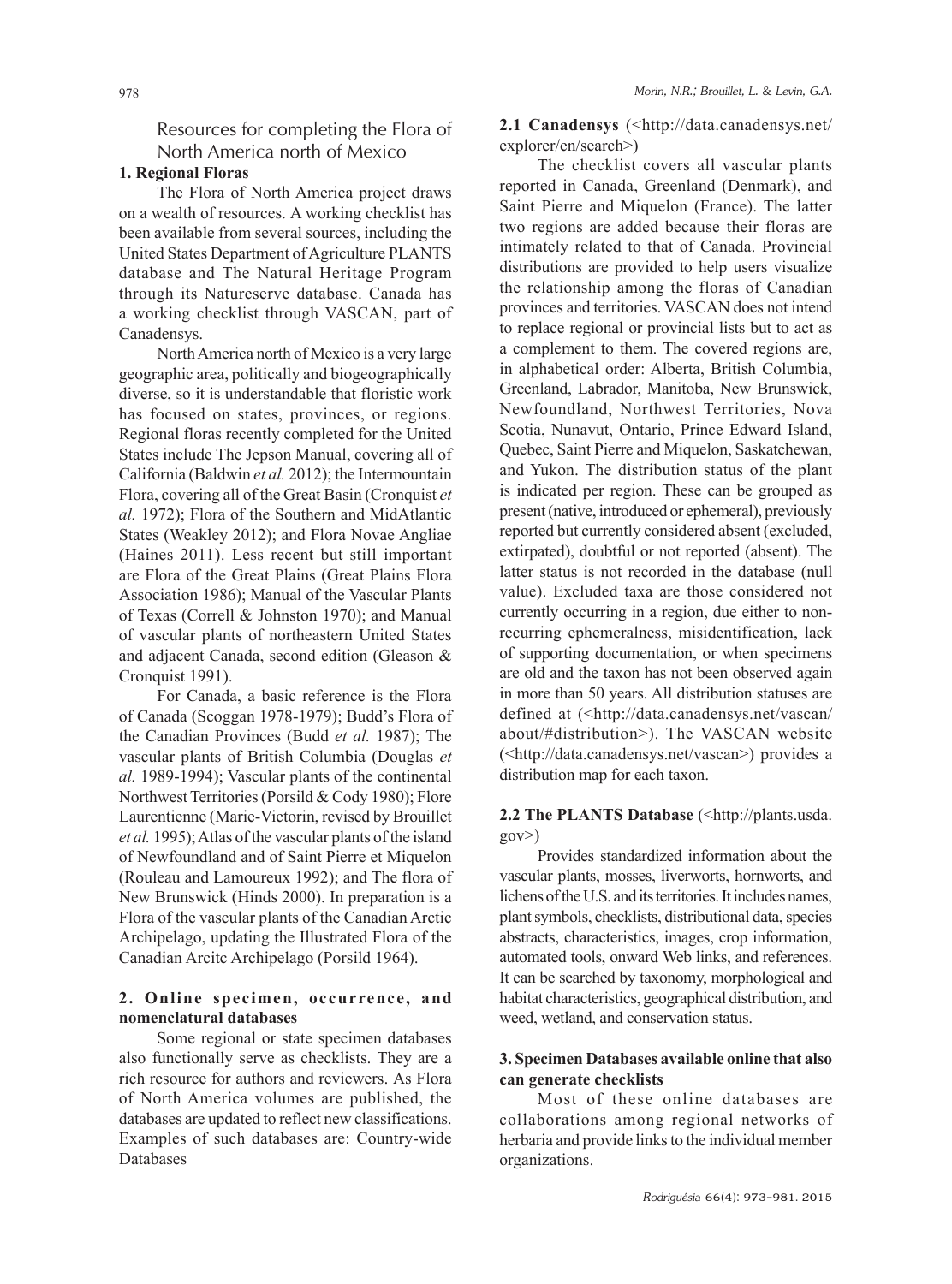#### **3.1 Canadensys Explorer (**<http://data. canadensys.net/explorer>)

Serves 180,000 vascular plant specimen records from 13 Canadian herbaria**.**

#### **3.2 Consortium of California Herbaria** (<http:// ucjeps.berkeley.edu/consortium>)

The Consortium of California Herbaria provides data from over 2 million specimen records from over 30 institutions.

# **3.3 Consortium of Pacific Northwest Herbaria (**<http://www.pnwherbaria.org>)

The Consortium of Pacific Northwest Herbaria hosts more than 2.4 million specimen records from 33 herbaria in Alaska, Idaho, Montana, Oregon, Washington, Wyoming, British Columbia, Yukon Territory, and Humboldt State University in northern California.

# **3.4 Intermountain Regional Herbarium Network**

**(**<http://intermountainbiota.org/portal/index.php>)

The Intermountain Regional herbarium Network hosts collection data from herbaria in Nevada and Utah. (also served throught SEINET: (<http://swbiodiversity.org/seinet/index.php>)).

# **3.5 Southwest Environmental Information Network**

(<http://swbiodiversity.org/seinet/index.php>)

The Arizona Chapter of SEINET serves collections and observation data from 14 institutions in Arizona. SEINet allows searching across many major regional herbarium networks.

**3.6 Flora of Texas Database** (<http://w3.biosci. utexas.edu/prc/Tex.html>)

Serves records of occurrences in Texas based on University of Texas and Lundell herbaria.

#### **3.7 Rocky Mountain Regional Consortium Specimen Database (<http://www.rmh.uwyo.edu>)**

Provides searching across 14 herbaria in Colorado, Idaho, Montana, and Wyoming (also served throught SEINET: (<http://swbiodiversity. org/seinet/index.php>)).

**3.8 Consortium of Midwest Herbaria** (<http:// midwestherbaria.org/portal>)

Hosts specimen data from 21 herbaria in Illinois, Indiana, Iowa, Michigan, Minnesota, Ohio, and Wisconsin. (also served through SEINET: (<http://swbiodiversity.org/seinet/index.php>)).

# **3.9 Northern Great Plains Herbaria** (<http:// www.ngpherbaria.org>)

Hosts data from 19 herbaria in Illinois, Iowa, Kansas, Minnesota, Missouri, Nebraska, North Dakota, and South Dakota, (also served through SEINET: (<http://swbiodiversity.org/seinet/index.  $php$ )).

#### **3.10 Consortium of Northeastern Herbaria** (<http://portal.neherbaria.org>)

Serves 776,600 records of vascular plants and bryophytes from 21 herbaria in Nova Scotia, Quebec; Connecticut, Massachusetts, New Hampshire, New Jersey, New York, Pennsylvania, Rhode Island, and Vermont.

#### **3.11 Southeast Regional Network of Expertise**  and Collections (<http://sernec.appstate.edu>)

Hosts records from 110 herbaria in Alabama, Arkansas, Delaware, Florida, Georgia, Kentucky, Louisiana, Maryland, Mississippi, North Carolina, South Carolina, Tennessee, Texas, Verginia, and West Virginia (also served through SEINET: (<http://swbiodiversity.org/seinet/index.php>)).

**3.12 Atlas of Florida vascular Plants** (<http:// www.florida.plantatlas.usf.edu>)

Serves records from over 110,000 herbarium specimens from 8 herbaria in Florida.

# **Conclusion**

Improving the knowledge of the Flora of North America north of Mexico

Flora of North America north of Mexico has stimulated the completion and publication of research by authors of treatments and presents the best, most current understanding of the relationships, characteristics, and distribution of plants in the flora. It brings together in a standard, carefully reviewed form, the results of lifetimes of study and the findings of the most recent research. Aspects of phylogeny, biology, or ecology that need more study are mentioned in the discussion, which stimulates new research. Because the descriptions and discussion characterize the plants in more detail than more abbreviated floras or checklist, they provide a rich resource for research by ecologists, plant breeders, plant morphologists, physiologists, to name just a few. This resource will be much enhanced by the current effort to parse all descriptions, distributions, and habitats from published volumes.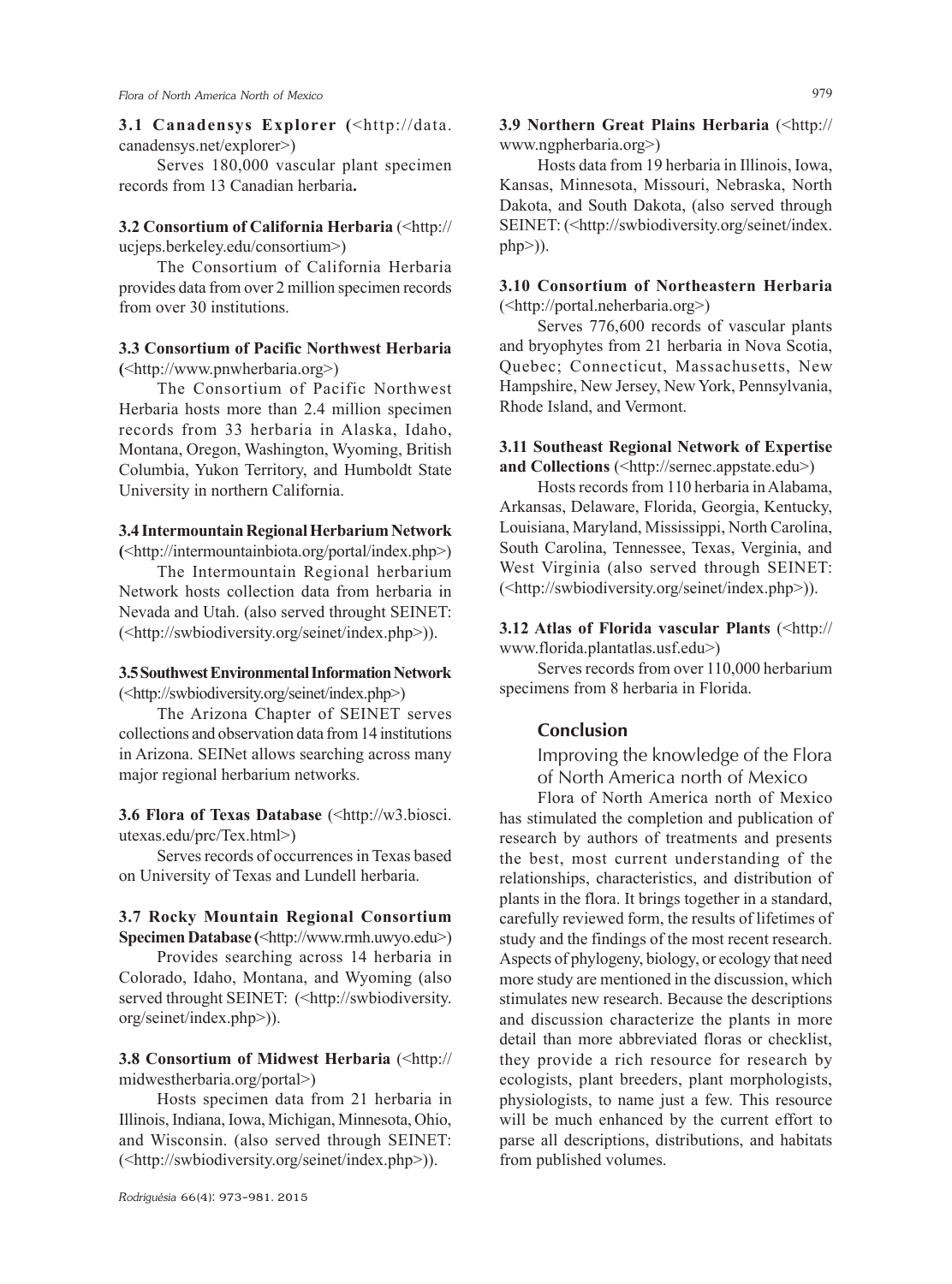Importance of Flora of North America for Environmental Research

Flora of North America provides a common reference for the circumscription of plant taxa, correct application of names to those taxa, and descriptive information for each taxon. This is critically important for every kind of research from broad ecological studies to phenomics, genomics, and phylogenetic analysis. Although there are checklists of the plants of North America already available, none have the same level of scientific authority, and, since they lack descriptions, they are not sufficient to determine what is actually included within the named concept. There are few equivalents in terms of digital datasets in the animal or insect worlds, and none dealing with as many species.

Importance of the World Flora

It would be highly useful for further research, for conservation, and for resource management to have a common reference for the circumscription of plant taxa, correct application of names to those taxa, and descriptive information for each taxon, and worldwide distribution for all plants. Only elements of this, in various guises, are so far available. For Flora of North America north of Mexico, based on volumes published to date, 13% of the genera and 50% of the species are endemic to the flora area. FNANM has provided full descriptions and abbreviated worldwide distributions for 6500 species that also occur outside the flora area and for nearly 1900 genera that also occur outside the flora area. Of these, 315 of the genera and 1791 of the species in published volumes are introduced. Currently it is very difficult for authors to find the relevant data on the non-native taxa, as it must be for researchers outside North America to find data on the 10,000 species likely to be endemic in North America north of Mexico, since much of that information is contained in local floras or individual monographs. A World Flora would facilitate access to these data.

# Integrating Flora of North America nor-

th of Mexico data with the World Flora All published treatments are available in electronic form, and soon all will be fully parsed into individual components. The electronic files for volumes published have already been provided to the World Flora Online for incorporation.

#### **References**

- Angiosperm Phylogeny Group. 2003. An update of the Angiosperm Phylogeny Group classification for the orders and families of flowering plants: APG II. Botanical Journal of the Linnean Society 141: 399-436.
- Baldwin, B.G.; Goldman, D.; Keil, D.J.; Patterson, R.; Rosatti, T.J. & Wilken, D. (eds.). 2012. The Jepson manual: vascular plants of California, revised and expanded. University of California Press, Berkeley. 1568p.
- Britton, N.L. *et al.* (eds.). 1905. North American Flora. 47 vols. New York Botanical Garden, New York. Vols. 1-34, 1905-1957; ser. 2, parts 1-13, 1954.
- Budd, A.C.; Looman, J. & Best, K.F. 1987. Budd's flora of the Canadian Prairie Provinces, revised and enlarged. Publication 1662. Agriculture Canada Research Branch, Ottawa and Hull. 863p.
- Correll, D.S. & Johnston, M.C. 1970. Manual of the vascular plants of Texas. Texas Research Foundation, Renner. 1881p.
- Cronquist, A. 1981. An integrated system of classification of flowering plants. Columbia University Press, New York. 1262 p.
- Cronquist, A.; Holmgren, A.H.; Holmgren, N.H.; Reveal, J.L.; Holmgren, P.K. & Barneby, R.C. 1972+. Intermountain Flora. Vascular plants of the Intermountain West, U.S.A. 8 vols. New York Botanical Garden, New York and London. 3865p.
- Cui, H. 2010. Semantic annotation of morphological descriptions: an overall strategy. BMC Bioinformatics 11: 278.
- Davidse, G.; Sousa S.M. & Chater, A.O. *et al.* (eds.). 1994+. Flora Mesoamericana. 4 vols. Universidad Nacional Autónoma de México, Instituto de Biología, Ciudad Universitaria, Mexico City. Missouri Botanical Garden Press, St. Louis. 2788p.
- Flora of North America Editorial Committee (eds.). 1993+. Flora of North America North of Mexico. 19+ vols. Oxford University Press, New York and Oxford. 12,303p.
- Douglas, G.W.; Straley, G.B. & Meidinger, D.V. 1989- 1994. The vascular plants of British Columbia. 4 vols. British Columbia Ministry of Forests, Special Report, Victoria. 800p.
- Great Plains Flora Association. 1986. Flora of the Great Plains. University Press of Kansas, Lawrence. 1382p.
- Gleason, H.A. & Cronquist, A. 1991. Manual of vascular plants of northeastern United States and Adjacent Canada. 2nd ed. New York Botanical Garden, Bronx. 910p.
- Haines, A. 2011. New England Wild Flower Society's Flora Novae Angliae: a manual for the identification of native and naturalized higher vascular plants of New England. Yale University Press, New Haven, Connecticut and London, United Kingdom. 1008p.